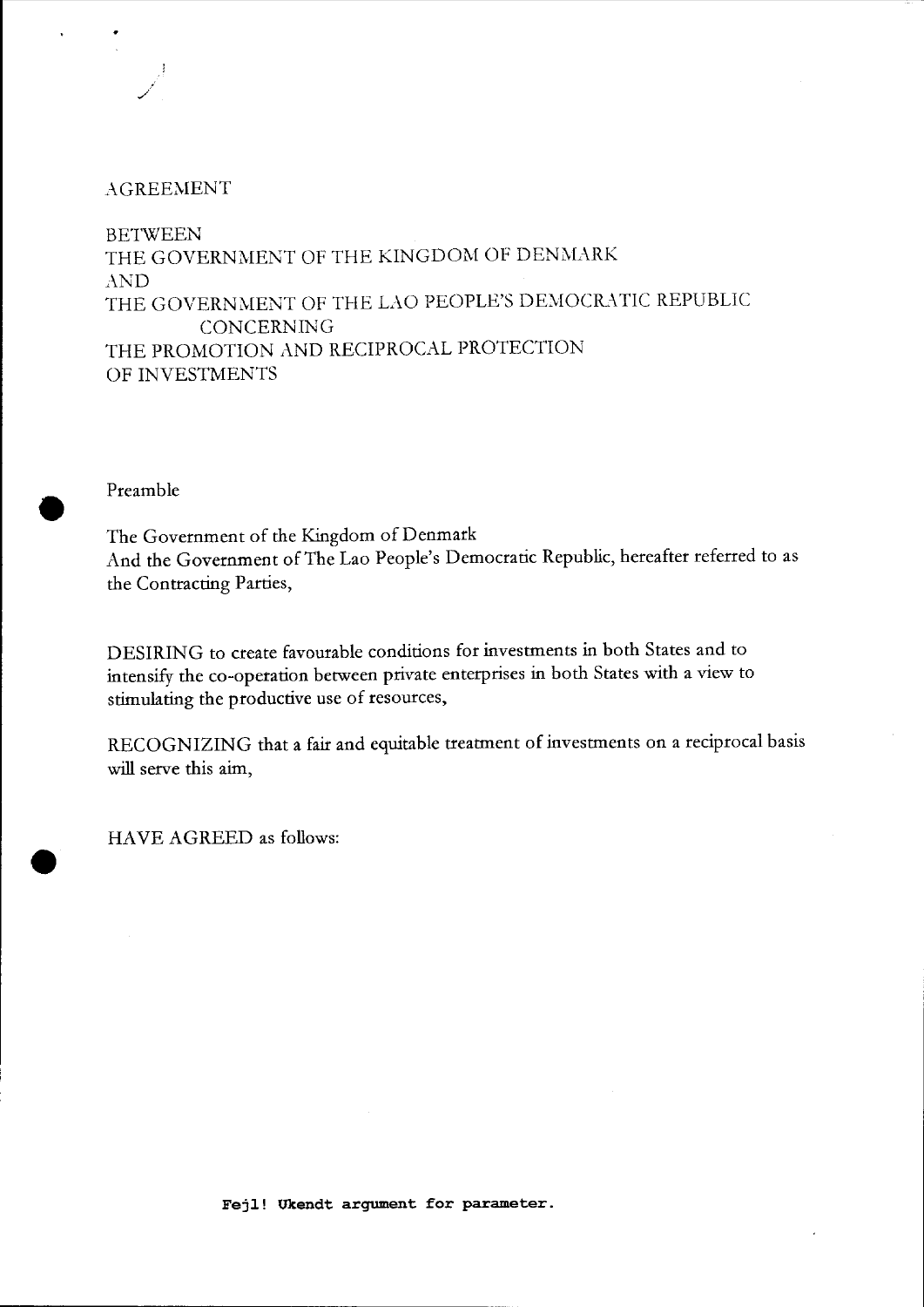Article 1

Definitions

For the purpose of this Agreement,

(1) The term "investment" means every kind of asset and shall include in particular, but not exclusively:

(i) tangible and intangible, movable and immovable property, as well as any other rights such as leases, mortgages, liens, pledges, privileges, guarantees and any other similar rights,

• (ii) a company or business enterprise, or shares, stock or other forms of participation in a company or business enterprise and bonds and debt of a company or business enterprise,

(iii) returns reinvested, claims to money and claims to performance pursuant to contract having an economic value,

(iv) industrial and intellectual property rights, including copyrights, patents, trade names, technology, trademarks, goodwill, know-how and any other similar rights,

(v) concessions or other rights conferred by law or under contract, including concessions to search for, extract or exploit natural resources.

(2) A change in the form in which assets are invested, does not affect their character as investments.

• (3) "Returns" means the amounts yielded by an investment and includes in particular, though not exclusively, profit, interest, capital gains, dividends, royalties or fees.

(4) Returns, and in case of reinvestment amounts yielded from the reinvestment, shall be given the same protection as the investment in accordance with the provisions of this Agreement.

(5) "Investor" means with regard to each Contracting Party:

(a) Natural persons having the citizenship or nationality of, or who are permanendy residing in each Contracting Party in accordance with its laws.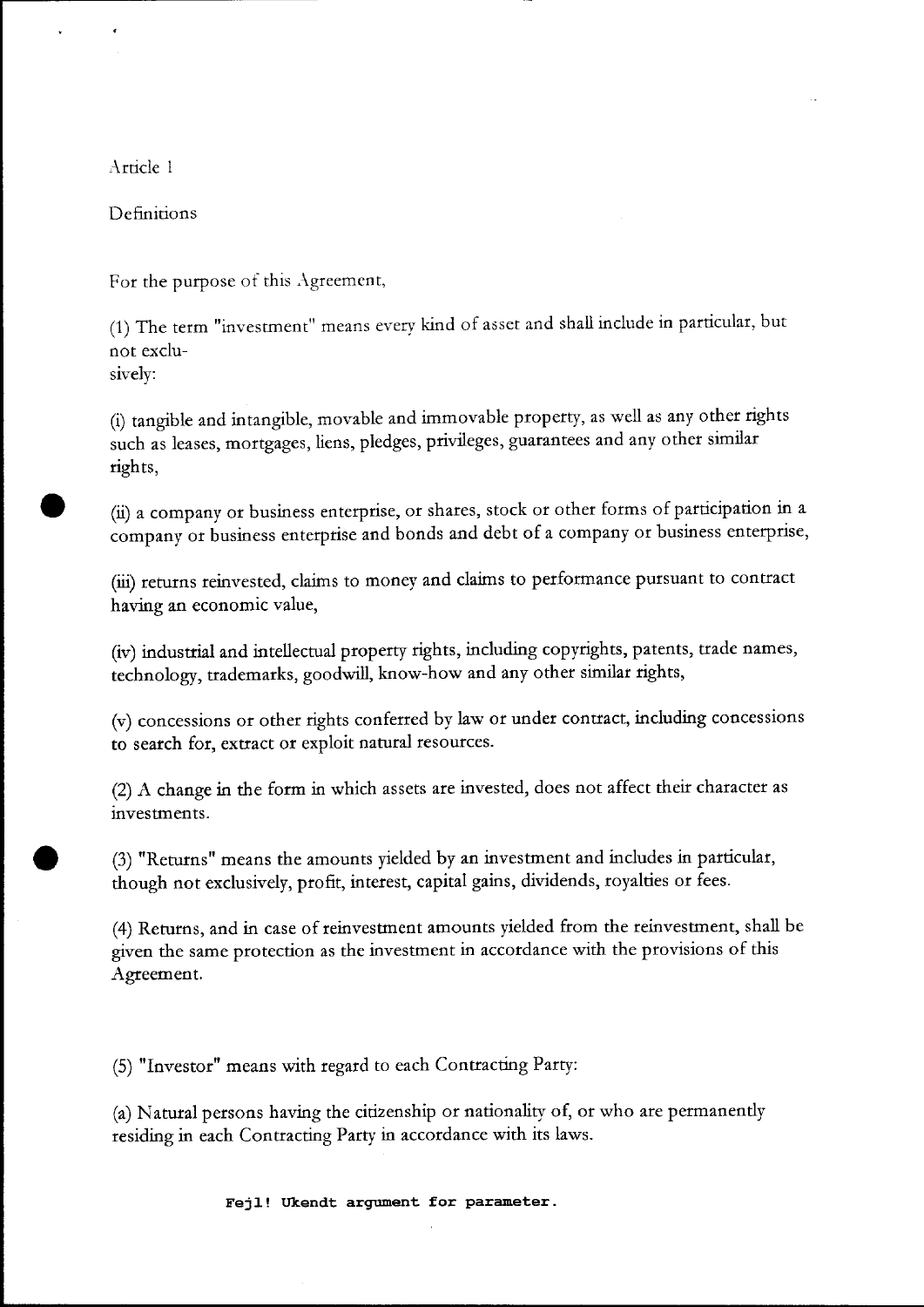(b) Any entity established in accordance with, and recognised as a legal person by the law of that Contracting Party, such as companies, firms, associations, development finance institutions, foundations or similar entities irrespective of whether their liabilities are limited and whether or not their activities are directed at profit.

(6) "Territory" means in respect of each Contracting Party the territory under its sovereignty as well as the exclusive 200 nautical miles broad maritime zones over which the Contracting Party exercises, in conformity with international law, sovereign rights or jurisdiction.

Article 2

•

•

Promotion and Protection of Investments

(1) Each Contracting Party shall admit investments by investors of the other Contracting Party in accordance with its legislation and administrative practice and encourage such investments, including facilitating the establishment of representative offices.

Investments of investors of each Contracting Party shall at all times enjoy full protection and security in the territory of the other Contracting Party. Neither Contracting Party shall in any way impair by unreasonable or discriminatory measures the management, maintenance, use, enjoyment or disposal of investments in its territory of investors of the other Contracting Party.

(3) Each Contracting Party shall observe any obligation it may have entered into with regard to investments of investors of the other Contracting Party .

Article 3

Treatment of Investments

(1) Each Contracting Party shall in its territory accord to investments made by investors of the other Contracting Party fair and equitable treatment which in no case shall be less favourable than that accorded to its own investors or to investors of any third state, whichever is the more favourable from the point of view of the investor.

(2) Each Contracting Party shall in its territory accord investors of the other Contracting Party, as regards their management, maintenance, use, enjoyment or disposal of their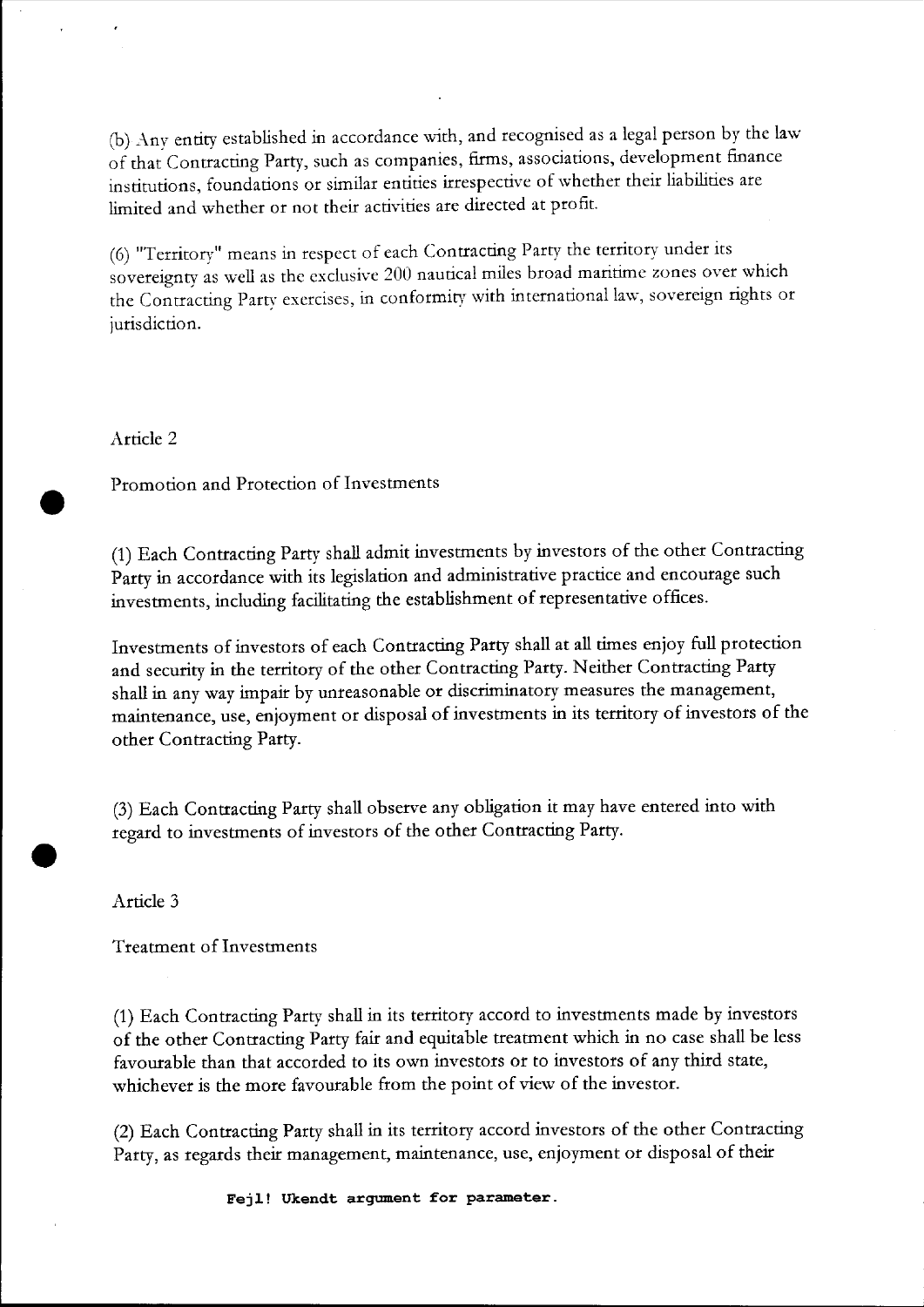investment, fair and equitable treatment which in no case shall be less favourable than that accorded to its own investors or to investors of any third State, whichever of these standards is the more favourable from the point of view of the investor.

"\rticle 4

Exceptions

The provisions of this Agreement relative to the granting of treatment not less favourable than that accorded to the investors of each Contracting Party or of any third State shall not be construed so as to oblige one Contracting Party to extend to the investors of the other Contracting Party the benefit of any treatment, preference or privilege resulting from:

(a) membership of any existing or future Regional Economic Integration Organisation or customs union of which one of the Contracting Parties is or may become a party, or

(b) any international agreement or arrangement relating wholly or mainly to taxation or any domestic legislation relating wholly or mainly to taxation.

Article 5

•

Expropriation and Compensation

(1) Investments of investors of each Contracting Party shall not be nationalised, expropriated or subjected to measures having effect equivalent to nationalisation or expropriation (hereinafter referred to as "expropriation") in the territory of the other Contracting Party except for expropriations made in the public interest, on a basis of non-discrimination, carried out under due process of law, and against prompt, adequate and effective compensation.

(2) Such compensation shall amount to the fair market value of the investment expropriated immediately before the expropriation or impending expropriation became known in such a way as to affect the value of the investment (hereinafter referred to as the "valuation date").

(3) Such fair market value shall be calculated in a freely convertible currency on the basis of the market rate of exchange existing for that currency on the valuation date. Compensation shall be paid promptly and include interest at a commercial rate established on a market basis from the date of expropriation until the date of payment.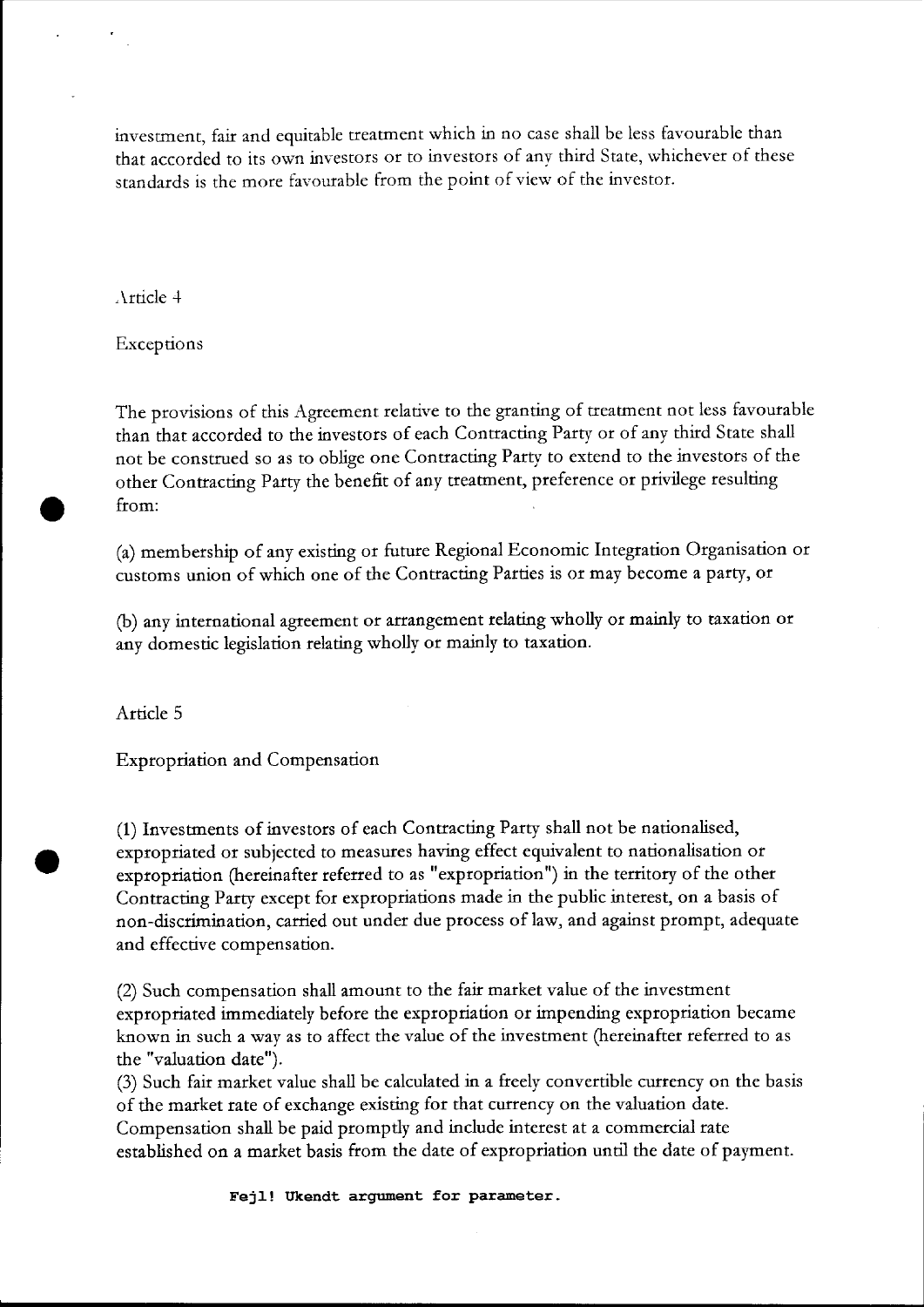(4) The investor affected shall have a right to prompt review under the law of the Contracting Party making the expropriation, by a judicial or other competent and independent authoriry of that Contracting Parry, of its case, of the valuation of its investment, and of the payment of compensation, in accordance with the principles set out in section 1 of this Article.

(5) When a Contracting Parry expropriates the assets of a company or an enterprise in its territory, which is incorporated or constituted under its law, and in which investors of the other Contracting Parry have an investment, including through shareholding, the provisions of this Article shall apply to ensure prompt, adequate and effective compensation for those investors for any impairment or diminishment of the fair market value of such investment resulting from the expropriation.

Article 6

•

•

Compensation for Losses

(1) Investors of one Contracting Party whose investments in the territory of the other Contracting Party suffer losses owing to war or other armed conflict, revolution, a state of national emergency, revolt, insurrection, or riot in the territory of the latter Contracting Party, shall be accorded by the latter Contracting Party treatment, as regards restitution, indemnification, compensation or other settlement, no less favourable than that which the latter Contracting Parry accords to its own investors or to investors of any third State, whichever of these standards is the more favourable from the point of view of the investor.

(2) Without prejudice to section 1 of this Article, an investor of a Contracting Party who, in any of the situations referred to in that section, suffers a loss in the area of another Contracting Party resulting from

(a) requisitioning of its investment or part thereof by the latter's forces or authorities, or

(b) destruction of its investment or part thereof by the latter's forces or authorities, which was not required by the necessity of the situation, shall be accorded restitution or compensation which in either case shall be prompt, adequate and effective.

Article 7

Transfer of Capital and Returns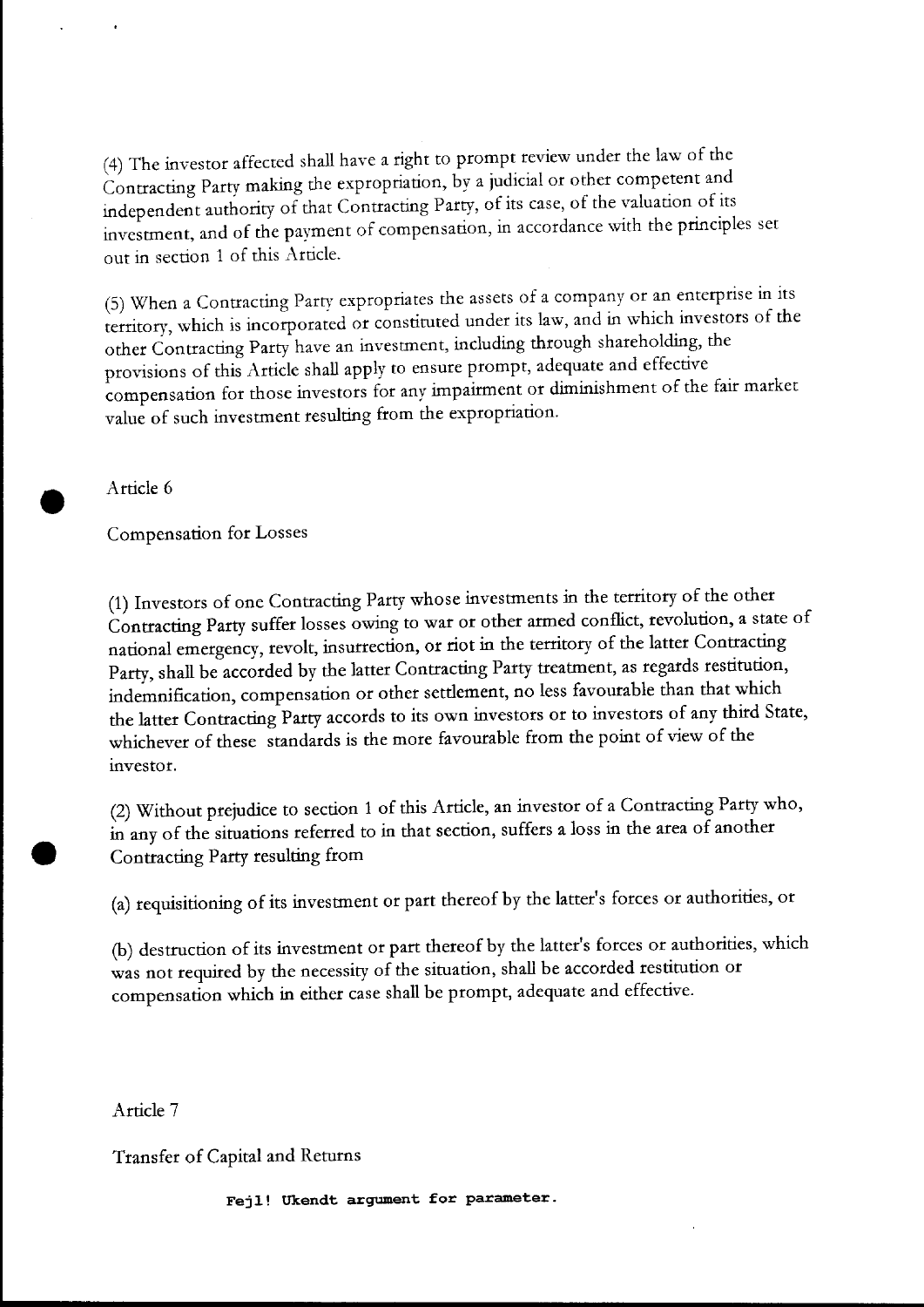(1) Each Contracting Party shall with respect to investments in its territory by investors of the other Contracting Party allow the free transfer into and out of its territory of:

(a) the initial capital and any additional capital for the maintenance and development of an investment;

(b) the invested capital or the proceeds from the sale or liquidation of all or any part of an investment;

(c) interests, dividends, profits and other returns realised;

(d) payments made for the reimbursement of the credits for investments, and interests due;

(e) payments derived from rights enumerated in Article 1, section 1, iv of this Agreement;

(f) unspent earnings and other remunerations of personnel engaged from abroad in connection with an investment;

(g) compensation, restitution, indemnification or other settlement pursuant to Articles 5 and 6.

(2) Transfers of payments under section 1 of this Article shall be effected without delay and in a freely convertible currency.

(3) Transfers shall be made at the market rate of exchange existing on the date of transfer with respect to spot transactions in the currency to be transferred. In the absence of a market for foreign exchange, the rate to be used will be the most recent exchange rate applied to inward investments.

Article 8

•

•

Subrogation

**If** one Contracting Party or its designated agency makes a payment to its own investors under a guarantee it has accorded in respect of an investment in the territory of the other Contracting Party, the latter Contracting Party shall recognise:

(a) the assignment, whether under the law or pursuant to a legal transaction, of any right or claim by the investor to the former Contracting Party or to its designated agency and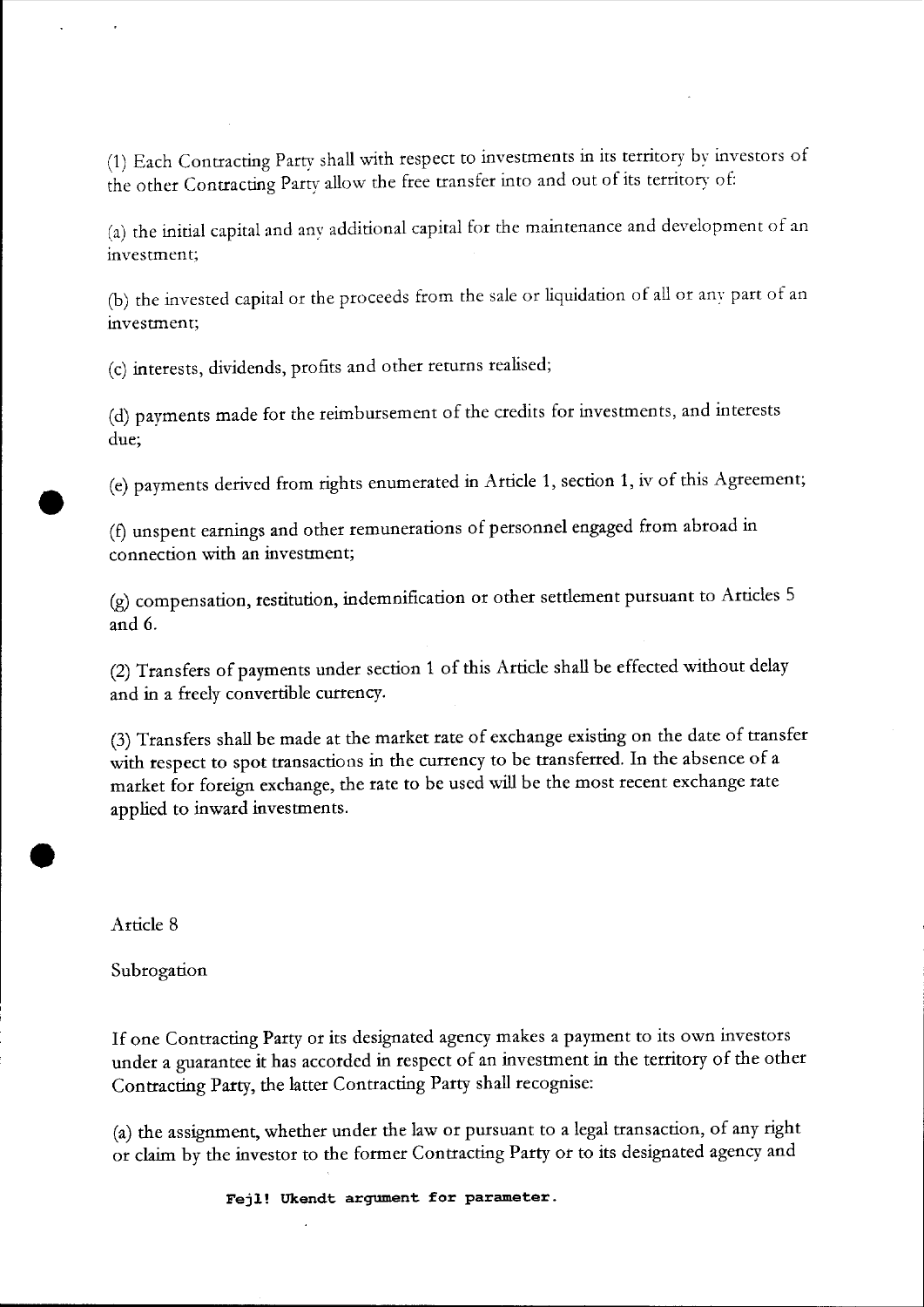(b) that the former Contracting Party or its designated agency is entitled by virtue of subrogation to exercise the rights and enforce the claims of that investor.

Arricle 9

Disputes between a Contracting Party and an Investor

(1) Any dispute which may arise between an investor of one Contracting Party and the other Contracting Party in connection with an investment in the territory of that other Contracting Party shall, as far as possible, be settled amicably.

• (2) If such dispute between an investor of one Contracting Party and the other Contracting Party continues to exist after a period of three months, investor shall be entitled to submit the case either to:

(a) international arbitration of the International Centre for Settlement of Investment Disputes established pursuant to the Convention on the Settlement of Investment Disputes between States and Nationals of other States opened for signature at Washington D.C. on 18 March 1965 (ICSID Convention), or

(b) an arbitrator or international ad hoc arbitral tribunal established under the Arbitration Rules of the United Nations Commission on International Trade Law.

Article 10

• Disputes between the Contracting Parties

(1) If any dispute arises between the Contracting Parties concerning the interpretation and application of this Agreement, the Contracting Party shall, as far as possible, try to settle any such dispute through negotiations.

(2) If such a dispute cannot be settled within three months from the beginning of the dispute, it shall, upon the request of either Contracting Party, be submitted to an arbitral tribunal.

(3) Such an arbitral tribunal shall be constituted for each individual case in the following way: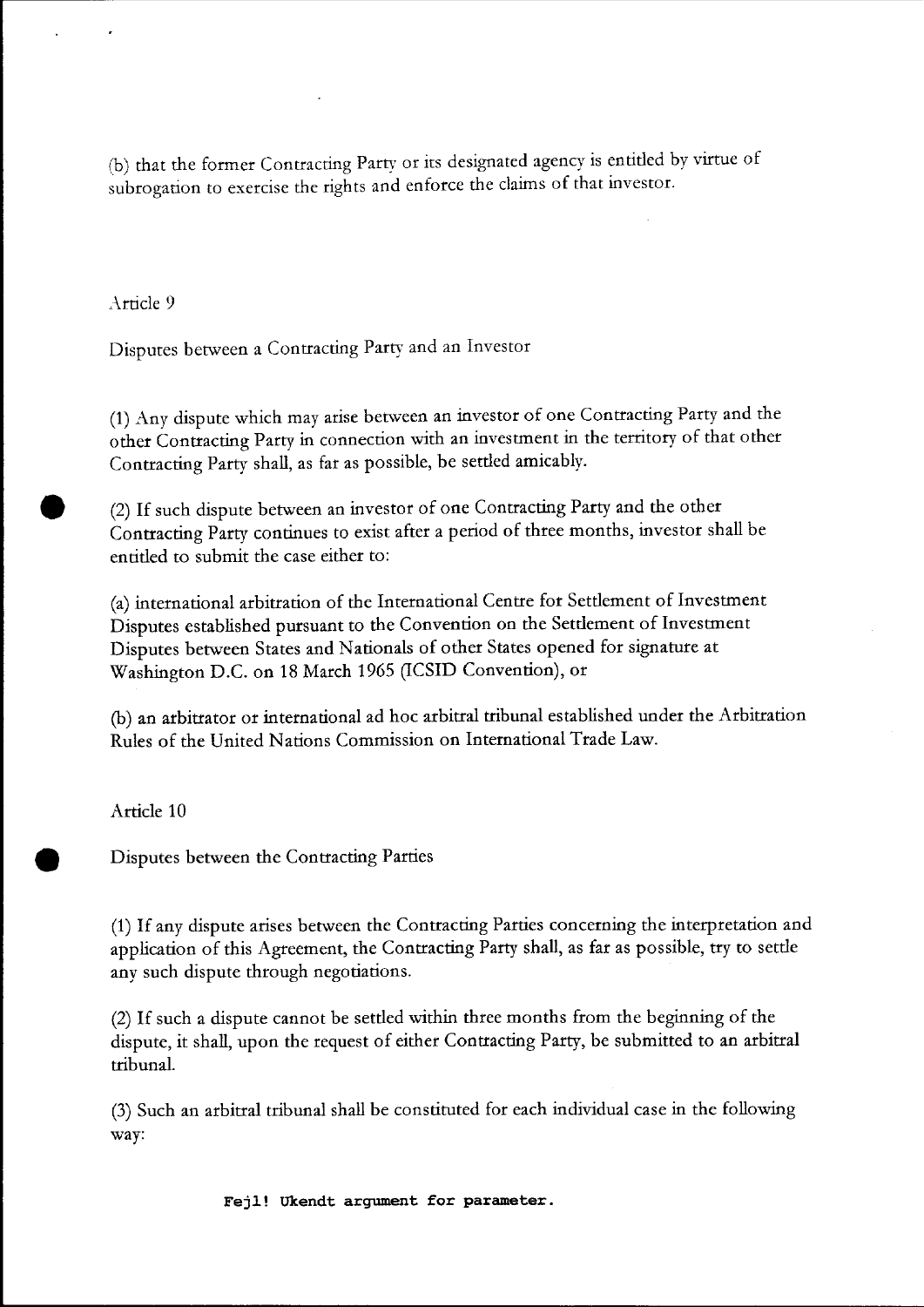(a) Within three months of the receipt of the request for arbitration, each Contracting Party shall appoint one member of the tribunal. Those two members shall then select a national of a third State, who on approval by the Contracting Parties shall be appointed Chairman of the tribunal. The Chairman shall be appointed within three months from the date of appointment of the other two members.

(b) If within any of the periods specified the necessary appointments have not been made, either Contracting Party may, in the absence of any other agreement, invite the President of the International Court of Justice to make any necessary appointments. If the President is a national of either Contracting Party or if he is otherwise prevented from discharging the said function, the Vice-President shall be invited to make the necessary appointments. If the Vice-President is a national of either Contracting Party or if he, too, is prevented from discharging the said function, the Member of the International Court of Justice next in seniority who is not a national of either Contracting Party shall be invited to make the necessary appointments.

•

•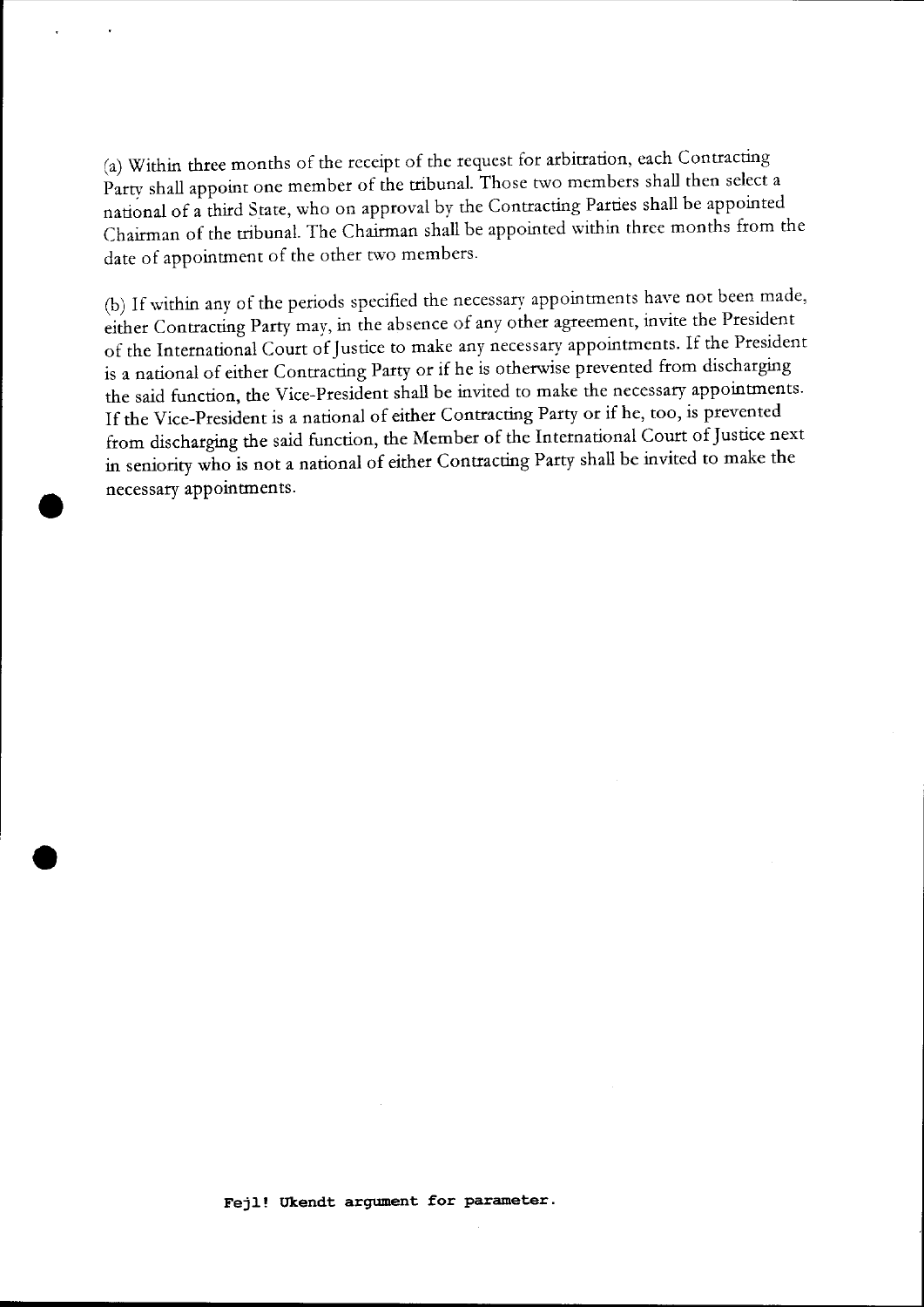(c) The arbitral tribunal shall apply the provisions of this Agreement, other Agreements concluded between the Contracting Parties, and the procedural standards called for by inter-national law. It shall reach its decision by a majority of votes. The arbitral tribunal determines its own procedure.

(d) The decisions of the tribunal are final and binding upon the Contracting Parties to the dispute.

(e) Each Contracting Party shall bear the cost of its own member of the tribunal and of its representation in the arbitral proceedings. The cost of the Chairman and the remaining costs shall be borne in equal parts by the Contracting Parties.

• Article 11

Consultations

Each Contracting Party may propose to the other Party to consult on any matter affecting the application of this Agreement. These consultations shall be held on the proposal of one of the Contracting Parties at a place and at a time agreed upon through diplomatic channels.

Article 12

• Applicability of this Agreement

The provisions of this Agreement shall apply to all investments made by investors of one Contracting Party in the territory of the other Contracting Party prior to or after the entry into force of the Agreement by investors of the other Contracting Party. It shall, however, not be applicable to divergencies or disputes which have arisen prior to its entry into force.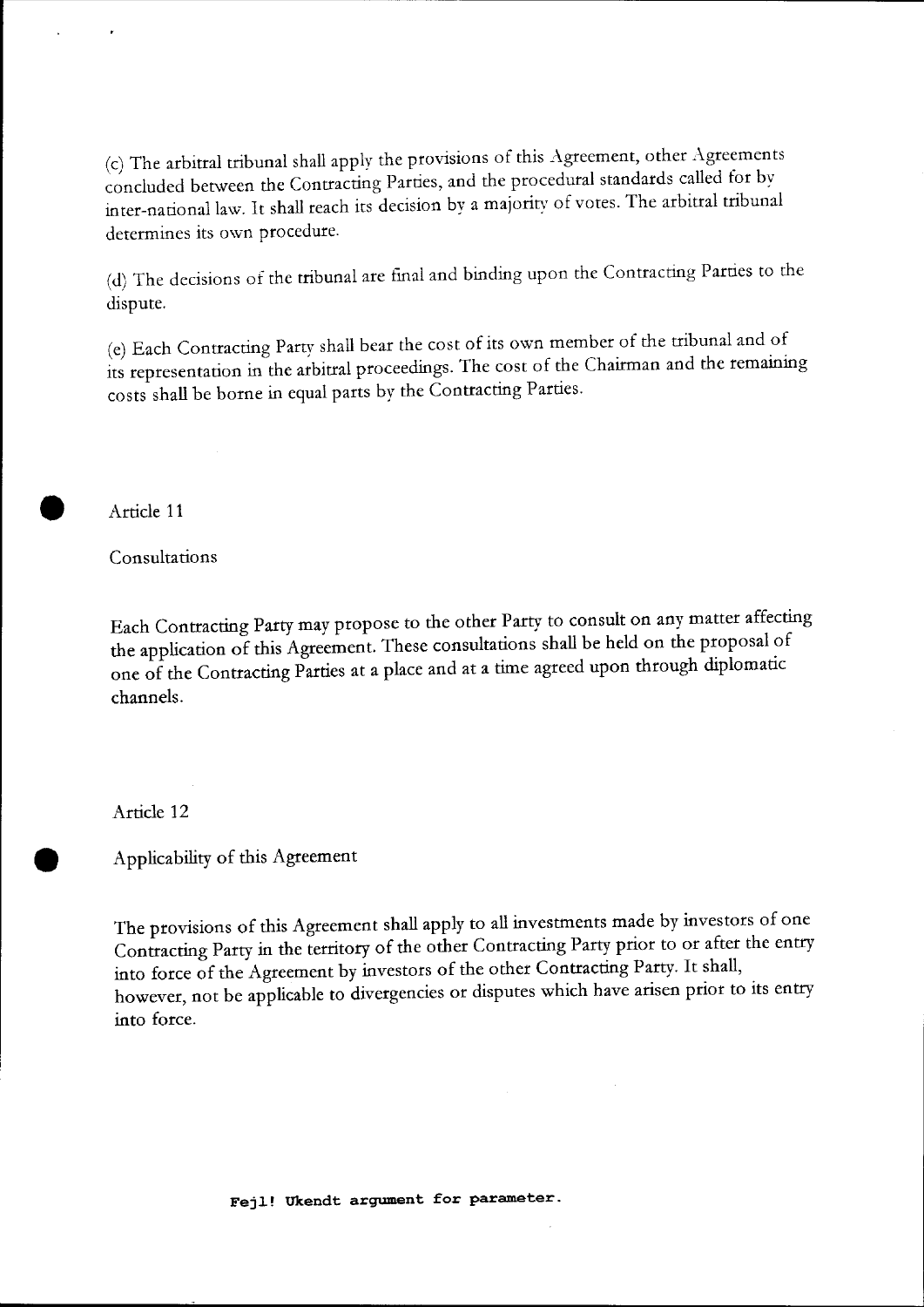Article 13

Amendments

At the time of entry into force of this Agreement or at any time thereafter the provisions of this Agreement may be amended in such manner as may be agreed between the Contracting Parties. Such amendments shall enter in force when the Contracting Parties have notified each other that the constitutional requirement for the entry into force have been fulfilled.

• Article 14

Territorial Extension

This Agreement shall not apply to the Faeroe Islands and Greenland.

The provisions of this Agreement may be extended to the Faeroe Islands and Greenland as may be agreed between the Contracting Parties in an Exchange of Notes.

Article 15

• Entry into Force

The Contracting Parties shall notify each other when the constitutional requirements for the entry into force of this Agreement have been fulfilled. The Agreement shall enter into force thirty days after the date of that last notification.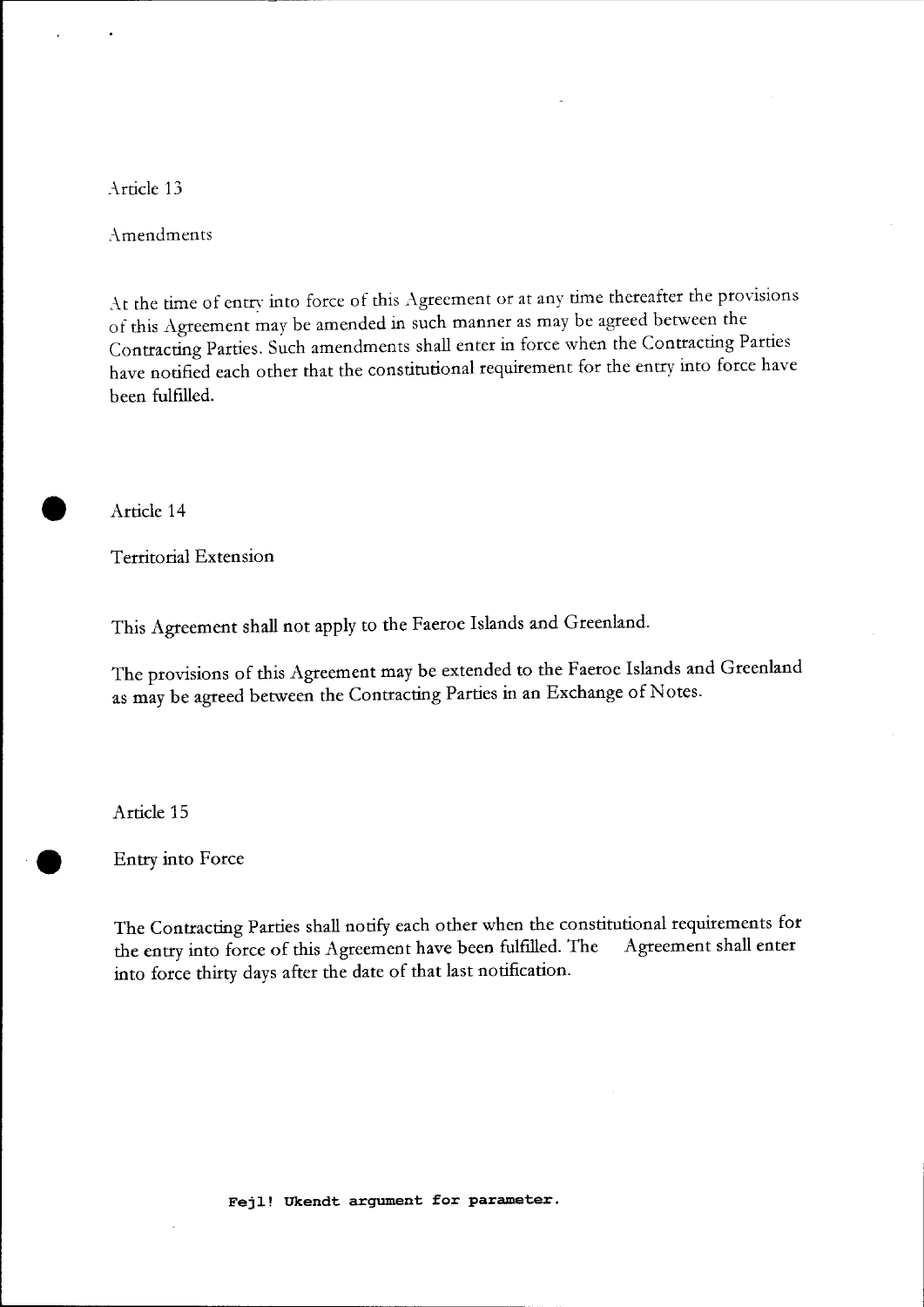Article 16

•

•

Duration and Termination

(1) This Agreement shall remain in force for a period of ten years. It shall remain in force thereafter until either Contracting Parry notifies in writing the other Contracting Parry of its intention to terminate this Agreement. The notice of termination shall become effective one year after the date of notification.

(2) In respect of investments made prior to the date when the notice of termination of this Agreement becomes effective, the provisions of Articles 1 to 12 shall remain in force for a further period of ten years from that date.